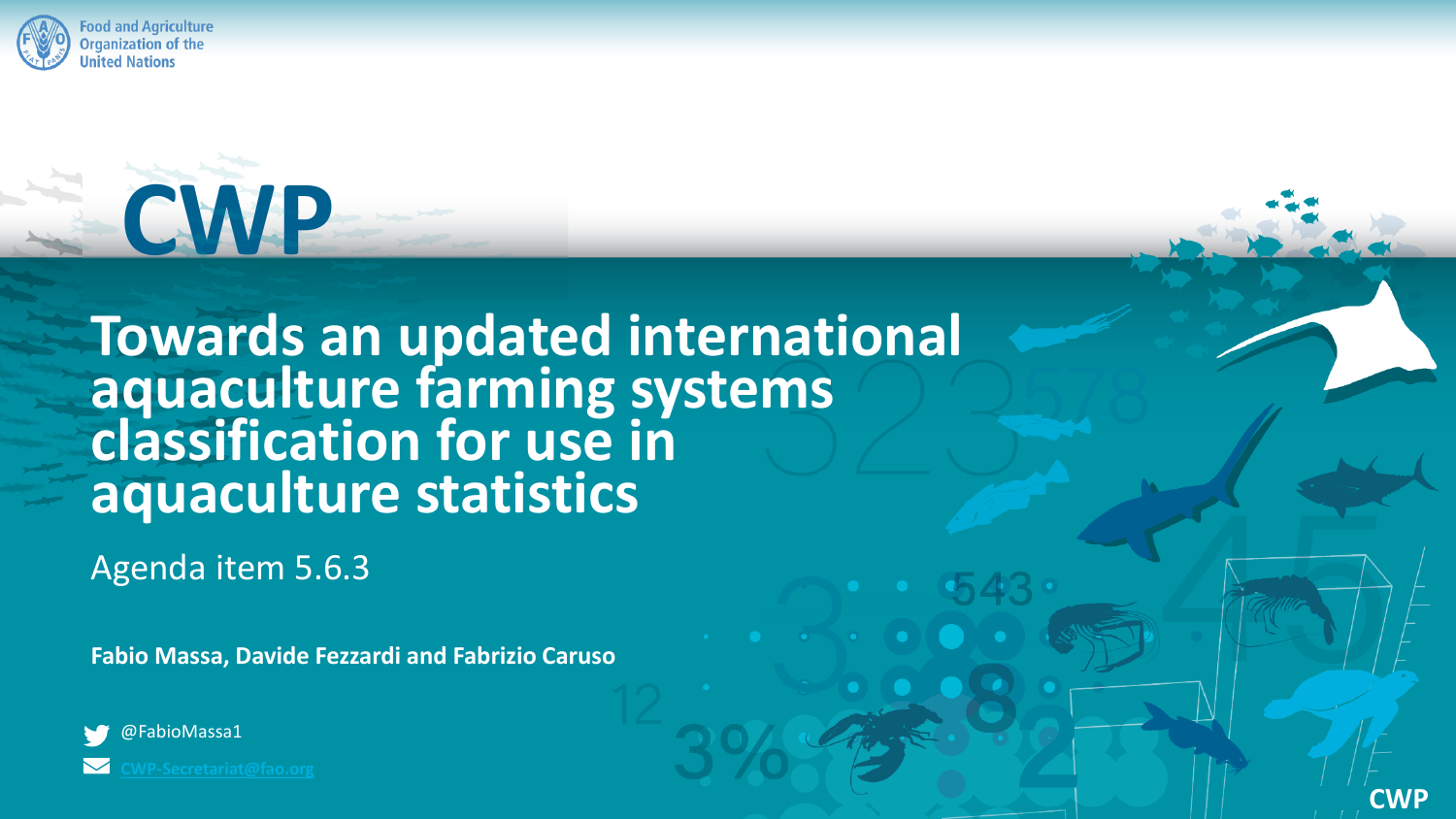# **CWP** – **Preliminary categorization of the CWP** – **Preliminary categorization of farming systems**

- A farming system in aquaculture is intended as any form of **structure** or **device** that is utilized to **contain** the **cultured organisms**, **irrespective** of the **stage** of its **life cycle**, in a **given space**
- Very **diverse containments** are used in aquaculture operations depending on, among other things:
	- Farmed species
	- Stage of life cycle
	- Environment (freshwater, brackish, marine)
	- Local traditions
	- Available material, etc.
- Therefore, **understanding** the farming systems is a crucial step for the successful **data gathering** and monitoring of aquaculture







**CWP**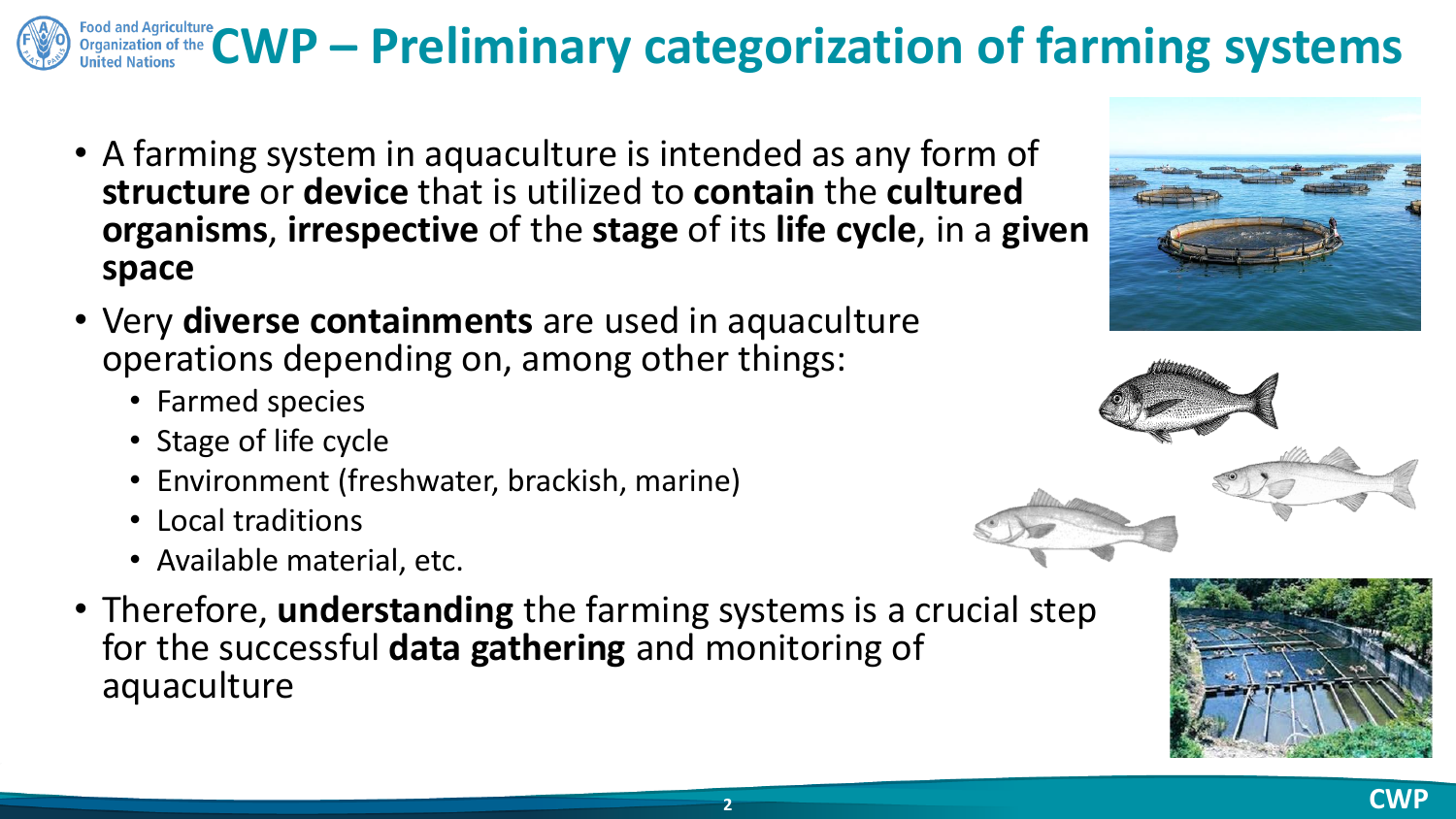# **CWP** – **Preliminary categorization of the CWP** – **Preliminary categorization of farming systems**

- At CWP-26, a **preliminary structured list of aquaculture farming systems**  was presented as baseline information and reference to update the international aquaculture farming systems classification in use since the 1980s.
- The work included :
	- **Review** of **farming systems classification** in current use
	- **Compilation** of an exhaustive list of **farming systems** in use
	- **Criteria** for structuring a farming systems **classification** with **hierarchy**
	- **Zero draft** update of farming systems **classifications**
- The list is structured with hierarchy levels under 12 categories based on a set of criteria and considerations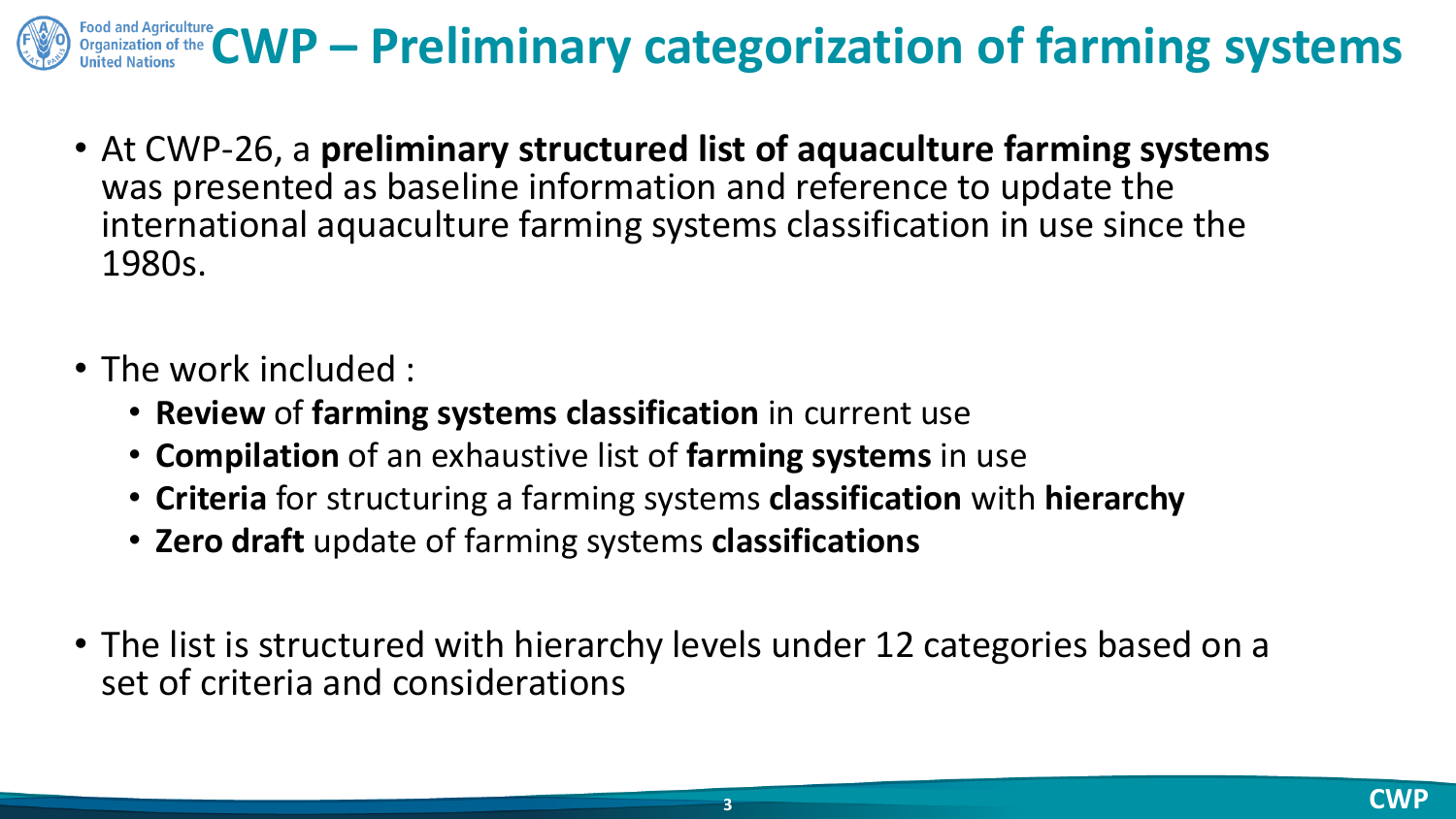## **COOd and Agriculture**<br>Organization of the CWP — Preliminary categorization of farming systems

#### **1. Earthen ponds**

**2. Tanks and raceways**

- **3. Man-made and semi man-made water bodies**
- **4. Lakes, coastal lagoons and other natural water bodies**

**5. Cages**

- **6. Pens and enclosures**
- **7. RAS (recirculation aquaculture systems)**

**8. Rice-Fish culture and integration with other aquatic crop plantation**

- **9. Culture methods for shelled molluscs**
- **10. Culture methods for seaweeds**
- **11. Culture methods for microalgae**
- **12. Other culture methods**



#### **Report of the**

TWENTY-SIXTH SESSION OF THE COORDINATING WORKING PARTY ON FISHERY STATISTICS

Rome, 15-18 May 2019

**Description to the due follows + graphics to be included Description + Exhaustive list of examples + graphics in the draft HB (pages 43-54)**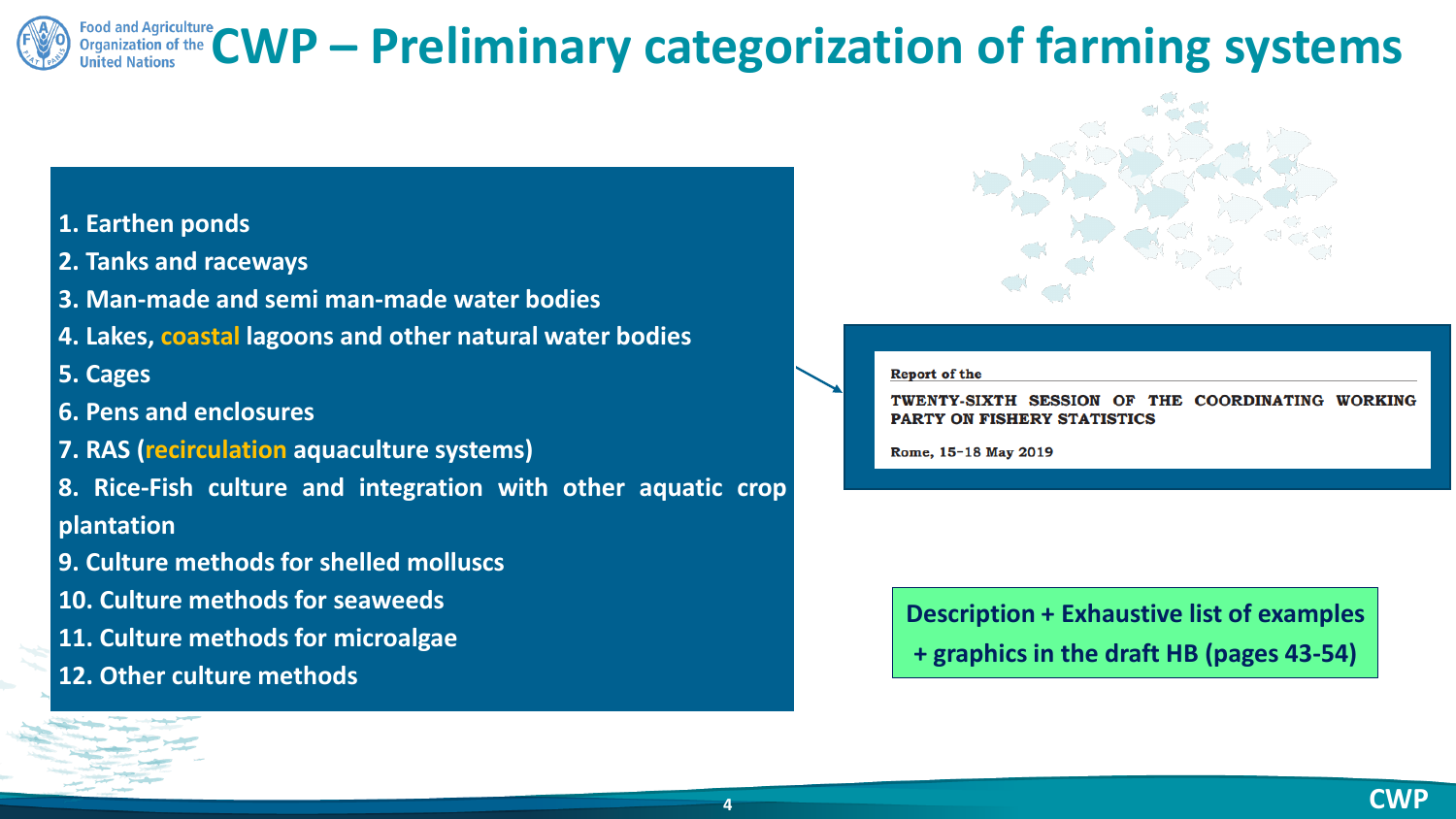

The detailed list is available as Appendix 6, Annex 2, of the CWP-26 report available at:

[https://www.fao.org/fileadmin/user\\_upload/cwp/CWP\\_2021/Inf.8.pdf](https://www.fao.org/fileadmin/user_upload/cwp/CWP_2021/Inf.8.pdf)

Work to be carried out includes:

- **Further analysis** of the **preliminary** list through a **consultative process** as part of the CWP ad-hoc task group on aquaculture and to **further enrich**, if needed, the current exhaustive **list** of farming systems and to c**onsolidate the categorization** for an updated aquaculture farming systems classification
- **Coding of the sub-categories** (e.g. 40 for Earthen Ponds, and > 70 for all)